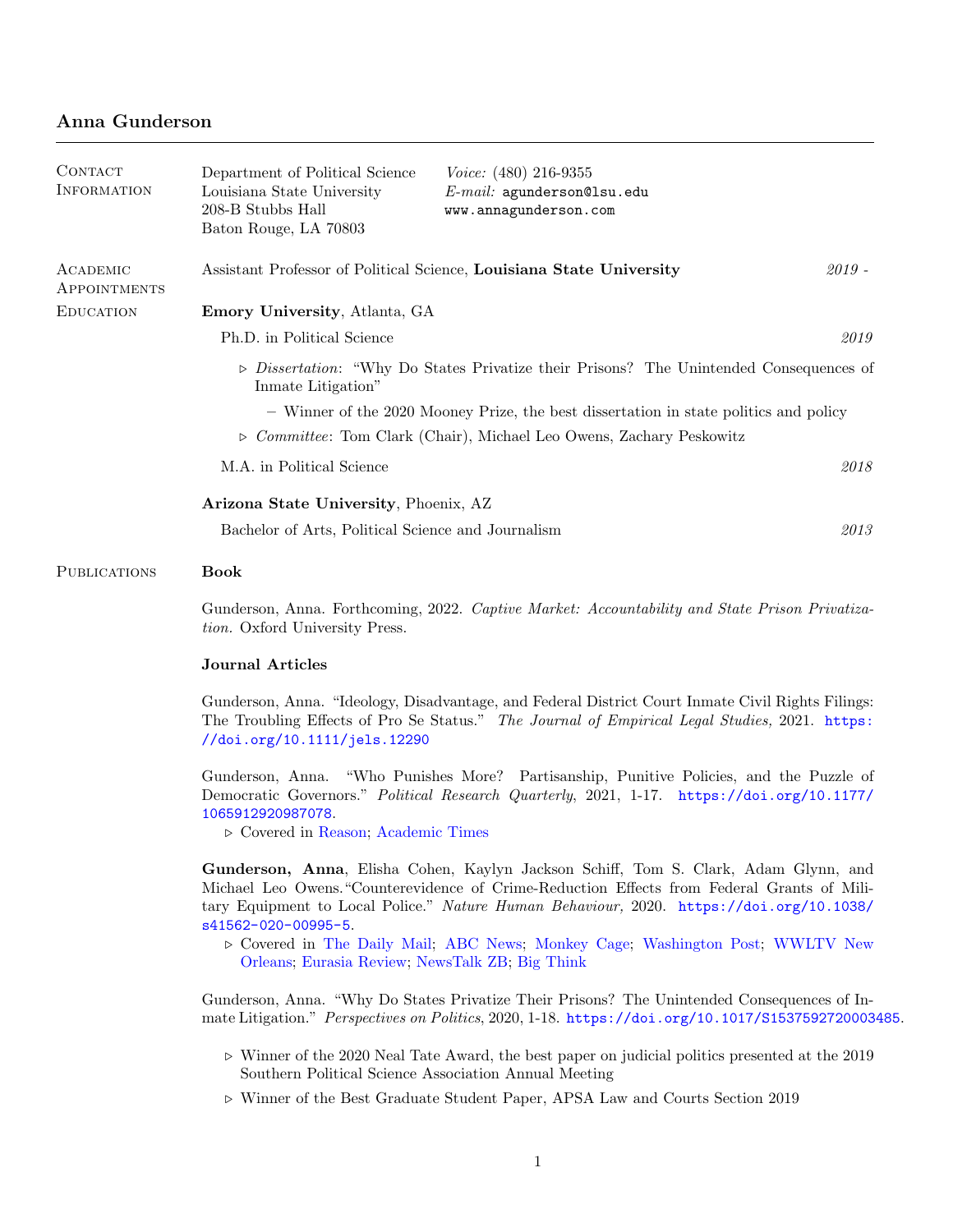|                                    | $\triangleright$ Winner of the Vincent and Elinor Ostrom Prize for best graduate student paper and presen-<br>tation at the 2019 Annual Meeting of The Public Choice Society                                                                                                       |
|------------------------------------|------------------------------------------------------------------------------------------------------------------------------------------------------------------------------------------------------------------------------------------------------------------------------------|
|                                    | Gunderson, Anna. "Representation, Incorporation, and Corrections Spending: The Counterbalanc-<br>ing Effect of Black Political Incorporation." The Journal of Race, Ethnicity, and Politics, 2020,<br>$5(3)$ : 573-603. https://doi.org/10.1017/rep.2020.15.                       |
|                                    | Cohen, Elisha, Anna Gunderson, Kaylyn Jackson, Paul Zachary, Tom S. Clark, Adam N. Glynn,<br>and Michael Leo Owens. "Do Officer-Involved Shootings Reduce Citizen Contact with Govern-<br>ment?." The Journal of Politics, 2019, 81(3): 1111-1123. https://doi.org/10.1086/703539. |
| <b>BOOK REVIEWS</b>                | Gunderson, Anna. 2020. Review of <i>Hands Up, Don't Shoot: Why the Protests in Ferguson and</i><br>Baltimore Matter, and How They Changed America by Jennifer E. Cobbina (New York University<br>Press, 2019). Law and Politics Book Review, 30(5): 81-85.                         |
| <b>WORKING PAPERS</b>              | "Are Police Racially Biased in the Decision to Shoot?" With Tom Clark, Adam Glynn, Michael Leo<br>Owens, Elisha Cohen, and Kaylyn Jackson Schiff. Invited to revise and resubmit at the Journal of<br>Politics.                                                                    |
|                                    | "Blue First and Foremost: Female Descriptive Representation, Rape, and the Justice Gap." With<br>Laura Huber. Invited to revise and resubmit at Perspectives on Politics.                                                                                                          |
|                                    | "Descriptive Representation and Prosecutorial Discretion: Race, Sex, and Carceral Disparities."<br>Invited to revise and resubmit at American Politics Research.                                                                                                                   |
|                                    | "Noncongruent Policymaking by Cities for Citizens with Criminal Records: Representation, Orga-<br>nizing, and "Ban the Box."" With Michael Leo Owens. Under review at Political Research Quarterly.                                                                                |
|                                    | "Prisoner Filing Rates, Judicial Skepticism, and Prison Privatization." Under review at Journal of<br>Law and Courts.                                                                                                                                                              |
|                                    | "Interest Groups and Social Media Usage: How Do Organizations' Posts Differ Across Facebook<br>and Twitter?" With Kirsten Widner and Maggie Macdonald. Under review at the British Journal<br>of Political Science.                                                                |
|                                    | "Beyond the Boy's Club: Women's Leadership and Police Behavior." With Laura Huber.                                                                                                                                                                                                 |
|                                    | "Lobbying Inside (and) Out: Interest Group Behavior on Social Media." With Kirsten Widner and<br>Maggie Macdonald.                                                                                                                                                                 |
|                                    | "Putting A Fresh Face Forward: Does the Gender of a Police Chief Affect Public Perceptions?"<br>With Laura Huber.                                                                                                                                                                  |
| <b>SELECT WORKS</b><br>IN PROGRESS | "Pursuing Change or Pursuing Credit? Litigation and Credit Claiming on Social Media."<br>With<br>Kirsten Widner and Maggie Macdonald.                                                                                                                                              |
|                                    | "Who Deserves Mercy? State Pardons, Commutations, and the Determinants of Clemency."                                                                                                                                                                                               |
|                                    | "Judicial Candidate Gender and Campaign Platforms." With Nichole Bauer, Kate Bratton, Belinda<br>Davis, Elizabeth Lane, Jeong Kim, and Katie Searles.                                                                                                                              |
| <b>TEACHING</b>                    | Louisiana State University<br>$\triangleright$ Introduction to American Government (Honors): Fall 2021                                                                                                                                                                             |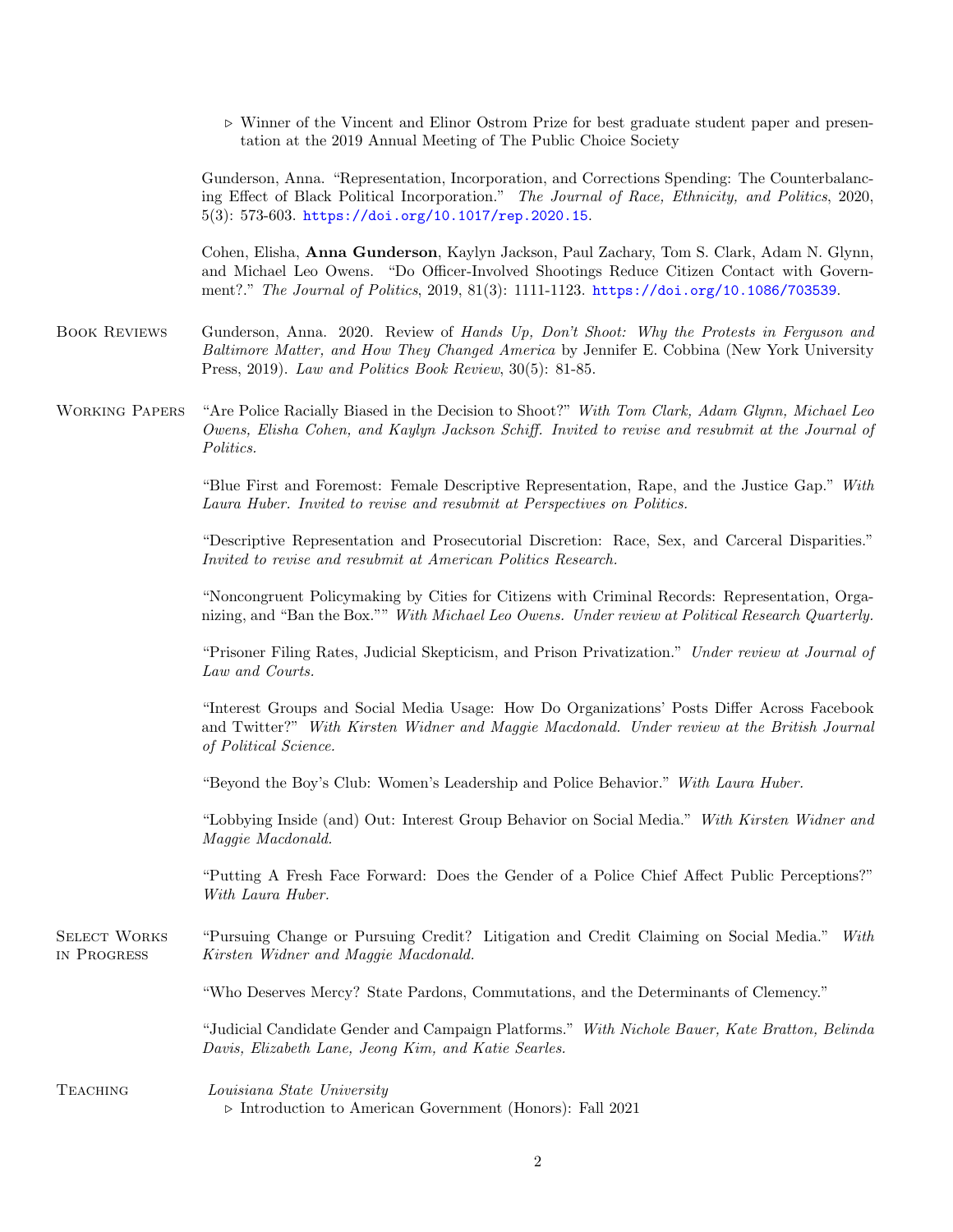$\triangleright$  The Politics of Punishment: Fall 2019; Spring 2020.

|  | <i>Emory University</i> |
|--|-------------------------|
|--|-------------------------|

|  |  | $\triangleright$ The American Legal System (with Tom Clark): Fall 2017. |  |  |  |
|--|--|-------------------------------------------------------------------------|--|--|--|
|--|--|-------------------------------------------------------------------------|--|--|--|

. Introduction to Comparative Politics (Teaching Assistant): Fall 2016.

**RESEARCH GRANTS** [SCALES](https://scales-okn.org/) (Systematic Content Analysis of Litigation Events) Grant for Testing the Random Assignment of District Court Judges Using Machine Learning and the SCALES Dataset, with Neel Sukhatme, Jonathan Nash, Nina Varsava, Corey Yung, and Hannes Schwandt. \$10,000, 2021.

> Russell Sage Foundation Presidential Grant, for Breaking the Brass Ceiling: Do Female and Non-White Police Executives Change Police Behavior?, with Laura Huber. \$34,994, 2021.

> Manship Summer Research Fellowship, College of Humanities & Social Sciences, Louisiana State University. \$5,000, 2021.

> American Political Science Association (APSA) Centennial Fund Grant, for Does Breaking the Brass Ceiling Improve Perceptions of Police? A Survey Experiment on the Effect of Minority and Female Police Executives, with Laura Huber. \$2,389, 2020.

> Manship Summer Research Fellowship, College of Humanities & Social Sciences, Louisiana State University. \$5,000, 2020.

> Awards to Louisiana Artists and Scholars (ATLAS) Research Grant, for Why Do States Privatize their Prisons?, Louisiana Board of Regents, 2020-2021. Ranked first among 60 applicants. \$48,000, 2020.

Society for Political Methodology National Science Foundation Grant. \$1,300, 2018.

**AWARDS** Mooney Award for the best dissertation in state politics and policy. \$1,000, 2020.

> Neal Tate Award for the best paper in Judicial Politics from the Southern Political Science Association. \$500, 2020.

Artinian Travel Award, Southern Political Science Association. \$500, 2019.

Louisiana State University Faculty Travel Grant. \$750, 2019.

Best Graduate Student Paper from APSA Law and Courts Section. \$200, 2019.

People's Choice Winner of the Three-Minute Thesis Competition. \$250, 2019.

Vincent and Elinor Ostrom Prize for best graduate student paper and presentation at the 2019 Annual Meeting of The Public Choice Society. \$1,000, 2019.

Emory University Laney Graduate School Council Travel Grant. \$250, 2018 and 2019.

Thomas Carsey Graduate Education Fellow. \$200, 2017.

Prestage-Cook Travel Award, Southern Political Science Association, \$300, 2017.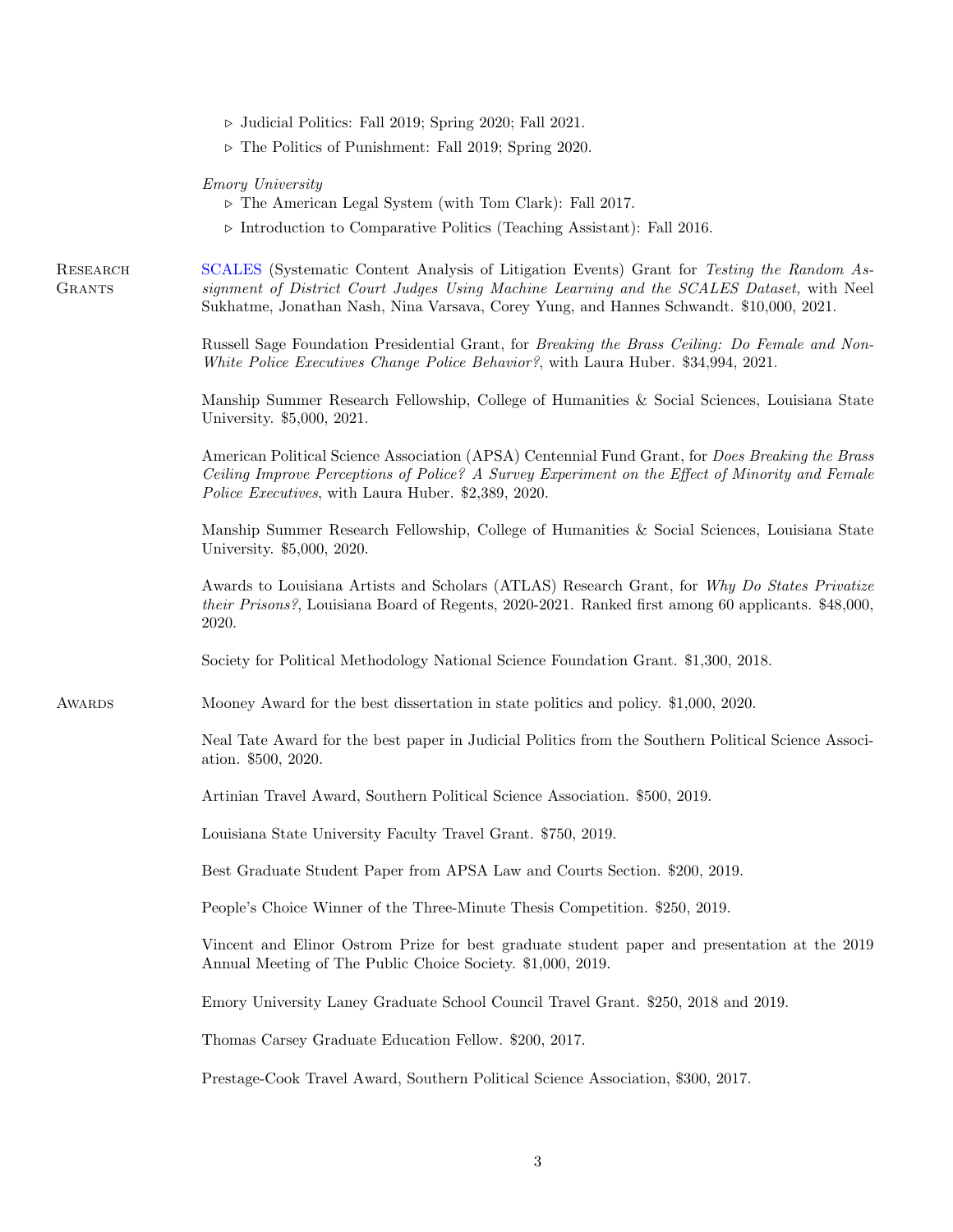|                                    | Travel Award, American Political Science Association. \$170, 2016.                                                                                                                                                                                                          |
|------------------------------------|-----------------------------------------------------------------------------------------------------------------------------------------------------------------------------------------------------------------------------------------------------------------------------|
| MEDIA AND<br>POPULAR PRESS         | 2021<br>"Carceral Democrats," guest post on <i>Inquest</i> on July 29, 2021                                                                                                                                                                                                 |
|                                    | "Vulnerable Democrats fill prisons to win votes," quoted in Academic Times on February 10, 2021                                                                                                                                                                             |
|                                    | 2020<br>"The Future of Federal Prison Privatization is Bleak Or Is It?," blog post on 3Streams on December<br>11, 2020                                                                                                                                                      |
|                                    | "As Federal Programs Continue To Militarize Campus Cops, Some Universities Reconsider," quoted<br>in WAMU 88.5 on July 9, 2020                                                                                                                                              |
|                                    | "A bipartisan coalition of senators want to limit sending military-grade equipment to police," quoted<br>in Fortune on July 1, 2020                                                                                                                                         |
|                                    | "The Pentagons Hand-Me-Downs Helped Militarize Police. Here's How," quoted in Wired on June<br>2, 2020                                                                                                                                                                      |
|                                    | 2019<br>"Private prisons face an uncertain future as states turn their backs on the industry," quoted in Vox<br>on December 1, 2019                                                                                                                                         |
| TRAINING                           | 2018<br>American Political Science Association Annual Meeting Pedagogy Workshop (Boston, MA)                                                                                                                                                                                |
| <b>INVITED</b><br>PRESENTATIONS    | 2021<br>SCALES (Systematic Content Analysis of Litigation Events) Open Justice Research Workshop                                                                                                                                                                            |
| AND WORKSHOPS                      | "Captive Market" at Susquehanna University's Arlin M. Adams Center for Law & Society Lecture                                                                                                                                                                                |
|                                    | 2020<br>Virtual Workshop on Race, Politics, Policing, and Social Movements hosted by Facebook                                                                                                                                                                               |
|                                    | 2019<br>"Partisan Politics, Social Control, and Corrections Spending: The Counterbalancing Effect of Black<br>Political Incorporation" at Justice and Injustice: Political Science Perspectives on Crime and Pun-<br><i>ishment</i> hosted by Pennsylvania State University |
|                                    | 2017<br>"The Politics and the Business of Incarceration: The Case of Prison Privatization" at Emory Public<br>Interest Committee (EPIC) Conference                                                                                                                          |
| <b>CONFERENCE</b><br>PRESENTATIONS | 2021<br>"Pursuing Change or Pursuing Credit? Litigation and Credit Claiming on Social Media" (with<br>Kirsten Widner and Maggie Macdonald) at <i>Midwest Political Science Association Annual Meeting</i><br>(online)                                                       |
|                                    | "Pursuing Change or Pursuing Credit? Litigation and Credit Claiming on Social Media" (with<br>Kirsten Widner and Maggie Macdonald) at Southern Political Science Association Annual Meeting<br>(online)                                                                     |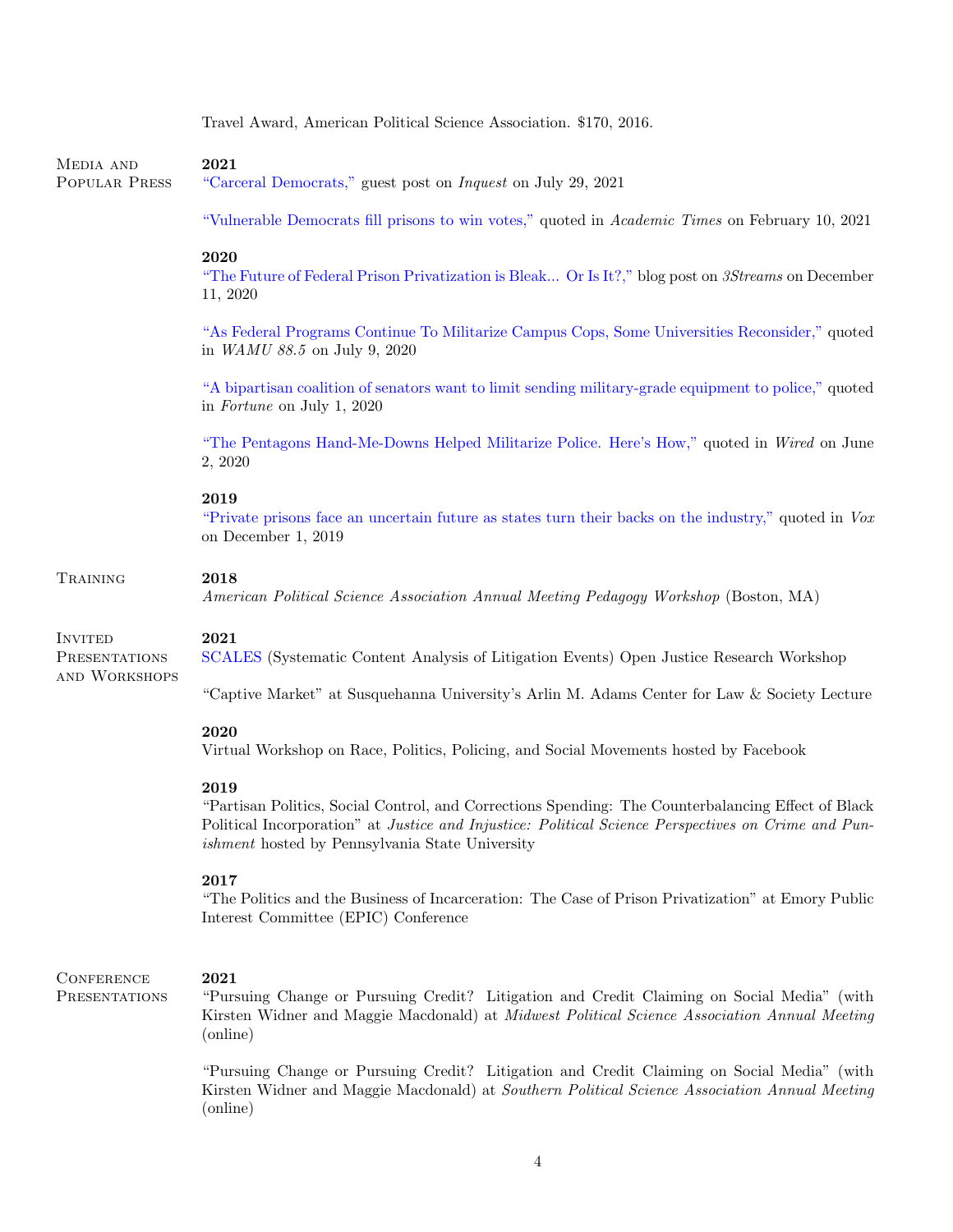"Descriptive Representation and Prosecutorial Discretion: Race, Sex, and Carceral Disparities" at Southern Political Science Association Annual Meeting (online)

## 2020

"Beyond the Boy's Club: Women's Leadership and Police Behavior" (with Laura Huber) at Virtual Mini-Conference on the Politics of Crime & Punishment

"Beyond the Boy's Club: Gender Integration and Police Behavior" (with Laura Huber) at Midwest Political Science Association Meeting (Chicago, IL). Cancelled due to COVID-19

"The Effects of Ideology and Disadvantage on Federal District Court Prisoner Petitions" at Southern Political Science Association Annual Meeting (San Juan, PR)

## 2019

"Who Punishes More? Partisanship, Punitive Policies, and the Puzzle of Democratic Governors" at Midwest Political Science Association Meeting (Chicago, IL); American Political Science Association Annual Meeting (Washington, D.C.)

"Why Do States Privatize their Prisons? The Unintended Consequences of Inmate Litigation" at Annual Meeting of the Public Choice Society (Louisville, KY); Southern Political Science Association Meeting (Austin, TX)

#### 2018

"Does Police Militarization Decrease Crime? Counterevidence from the Federal 1033 Program and Local Police Jurisdictions in the United States" (with Tom Clark, Michael Owens, Adam Glynn, Kaylyn Jackson, and Elisha Cohen) at New York University School of Law's Policing Project: The Benefits and Costs of Policing (New York, NY); American Political Science Association Annual Meeting (Boston, MA)

"Why Do States Privatize their Prisons? The Unintended Consequences of Inmate Litigation" at Annual Meeting of the Society of Political Methodology (Provo, UT); State Politics and Policy Conference (State College, PA); Midwest Political Science Association Meeting (Chicago, IL); Emory University Conference on Institutions and Law Making (Atlanta, GA); Southern Political Science Association Meeting (New Orleans, LA)

"Do Private Prison Companies Benefit from Electoral Victories?" at the Midwest Political Science Association Meeting (Chicago, IL)

# 2017

"The Politics and the Business of Incarceration: The Case of Prison Privatization" at State Politics and Policy Conference (St. Louis, MO); Southern Political Science Association Meeting (New Orleans, LA)

"Policy Pioneers and Social Control" (with Kirsten Widner) at the Midwest Political Science Association Meeting (Chicago, IL)

#### 2016

"The Political and Economic Determinants of States' Usage of Private Prisons" at the American Political Science Association Annual Meeting (Philadelphia, PA)

SKILLS Statistical software: R, Stata LATEX